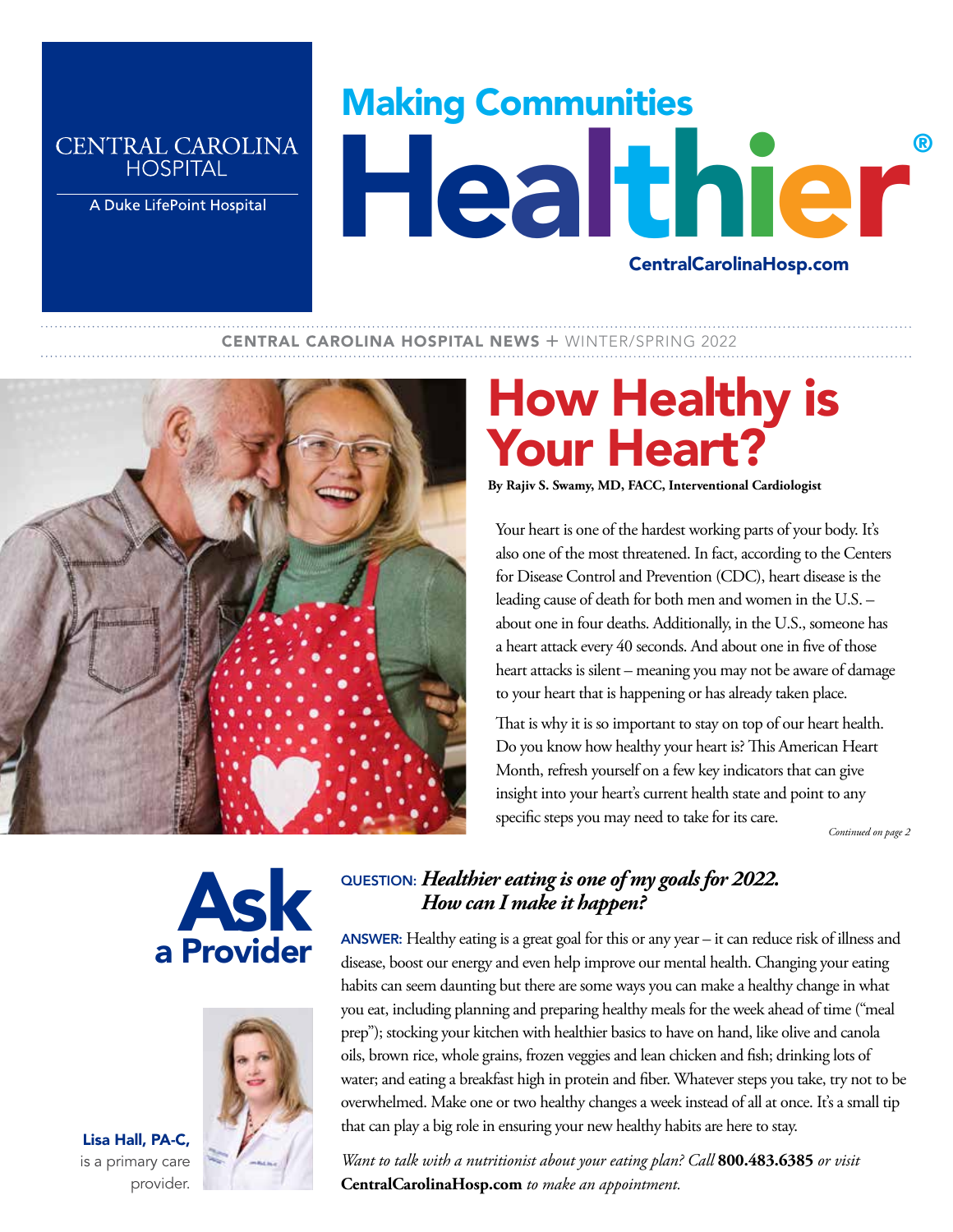

## A note from the CEO

Happy New Year! As we take our first steps into 2022, I want to publicly thank our employees, providers and medical staff for their continued commitment to caring for those we serve. I also want to thank you for your continued support of our efforts and for all that you have done and are doing to help get us closer to an end to the COVID-19 pandemic, including getting vaccinated and boosted and wearing your mask when appropriate.

It has certainly been a challenging couple of years for ours and other communities around the world, and we couldn't do what we do without our staff and without fellow community members like you. We are so proud to call this community home, and we are honored that you continue to trust us with your care.

This year, as always, we will continue to be there for you and your families' healthcare needs and the overall well-being of our community as we advance our mission of Making Communities Healthier.

Wishing you health and happiness in 2022,

Chris Fensterle

#### *Continued from cover*

**Cholesterol** is a substance that circulates in your blood and comes in two different types – LDL (also known as the "bad" kind) and HDL (known as the "good" kind). HDL cholesterol transports the LDL cholesterol from your arteries to the liver, where it is flushed from your body. Too much of the LDL or not enough of the HDL increases your risk for build-up and blockage in your arteries, potentially leading to heart attack or stroke. Knowing your cholesterol numbers is one of the key ways to assess your heart health and one of the most manageable factors in terms of lowering your risk for disease. Targets for healthy cholesterol levels can vary based on age and gender but a general rule of thumb for adults is to aim for 125-200 mg/dL.

**Blood pressure** is just what it says – it measures the pressure or force of blood within your arteries. Like cholesterol, there are two different numbers – your systolic pressure (the higher of the two numbers) measures your blood pressure when your heart beats and your diastolic pressure (the lower of the two numbers) measures your blood's pressure when your heart is resting between beats. A normal blood pressure reading is less than 120 systolic and less than 80 diastolic. Readings above these levels would be considered elevated or high, including hypertension when readings are 130/80 or above. High blood pressure can be a significant contributor to and sign of serious heart issues. Unfortunately, it is an all too common condition, affecting nearly half of American adults according to the American Heart Association, and presenting no symptoms the majority of the time. Because there are often no clear-cut symptoms, it's important to get your blood pressure checked. Fortunately, high blood pressure can be lowered and managed with the proper care.

**Waist size** can also be a harbinger for heart health and a predictor of heart problems. A study by the National Heart, Lung and Blood Institute showed that men with a waist size larger than 40 inches and women with a waist size greater than 35 inches are at higher risk for heart disease and type 2 diabetes. The good news is that healthy eating and physical activity can help you lower and maintain a healthy waist size and stay on the road to good heart health.

**Risk factors** like high cholesterol and blood pressure can also run in your family, so knowing your family's heart health history can help you stay alert to your own health risks. And while these aren't the only markers on the map to good heart health, they are key factors in determining how healthy your heart is and your risk for heart issues now or down the road. Your primary care provider can check these numbers for you – including during your annual check-up – and work with you on a plan to make any changes necessary to get you back on track, whether it's simple lifestyle changes or medication if necessary.

How healthy is your heart? Know your numbers so you can know how to stay on the road to good heart health.

*Need help to know your heart? You can count on us. From primary care to heart services, we're here for you with high-quality, compassionate care when you and your family need it. Call*  **800.483.6385** *or visit* **CentralCarolinaHosp.com** *and click on the "Find a Doctor" tab to make an appointment.* 

*For more information on heart health, visit heart.org* 

*You can also take our free heart health assessment by visiting* **CentralCarolinaHosp.com** *— click on Services, Heart Care and then click on the Take a Heart Health Assessment graphic.*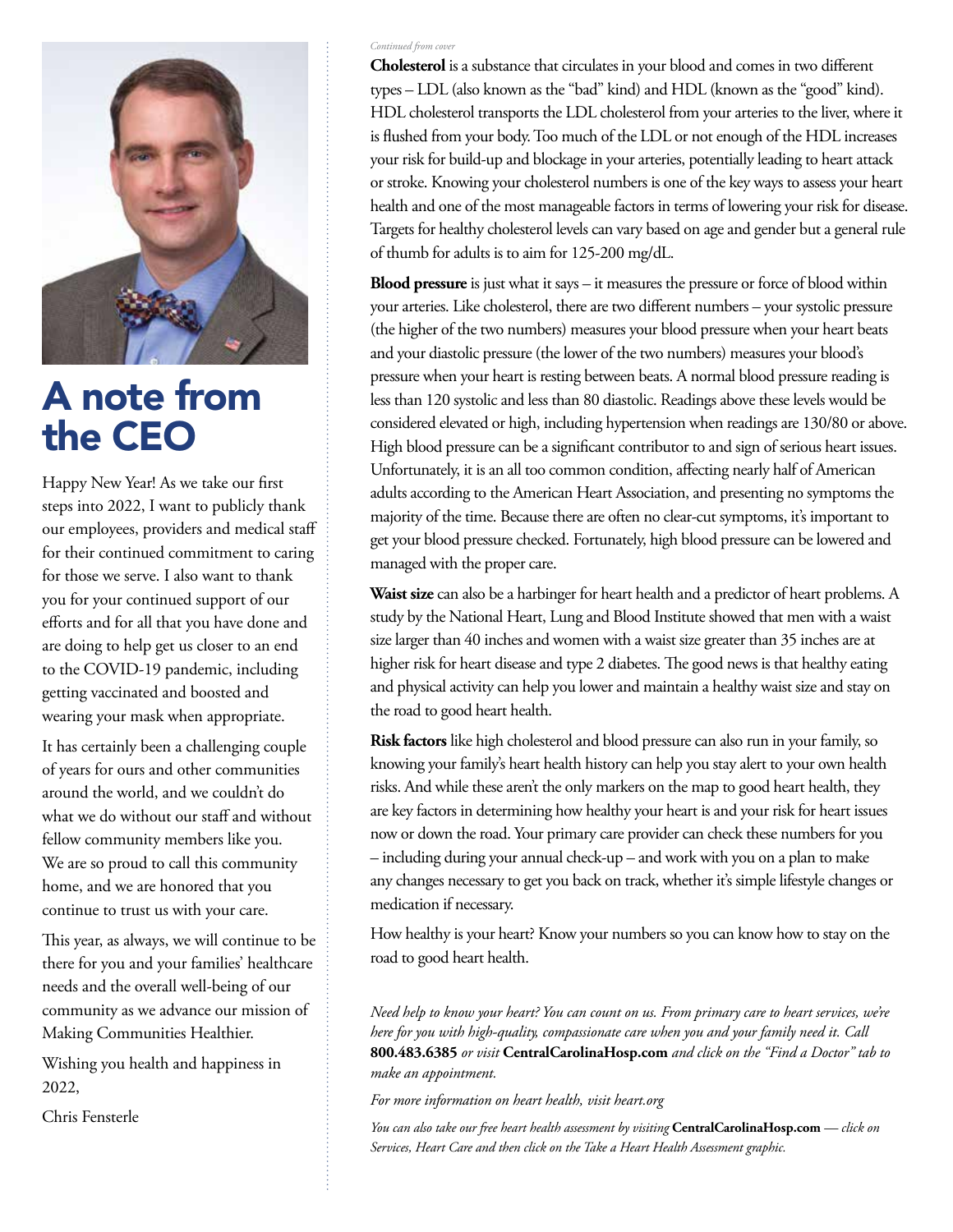

## Mission Moment

Beth Skarbinski, RN CHIEF NURSING **OFFICER** 

"We are proud to announce that The American College of Cardiology (ACC) recently awarded Central Carolina Hospital with Heart Failure Accreditation," said Chief

Nursing Officer Beth Skarbinksi, RN.

ACC has recognized Central Carolina Hospital for its demonstrated expertise and commitment in treating patients with heart failure. Central Carolina Hospital was awarded Heart Failure Accreditation in December based on rigorous onsite review of the staff's ability to evaluate, diagnose and treat patients with heart failure through pre-hospital care, early stabilization, acute care, transitional care, clinical quality measures and more.

# Is It Time for a Colonoscopy?

If you're 45 or older, yes. A colonoscopy is a simple and effective procedure which serves two very important purposes: it helps to find colorectal cancer quickly and early so that it can be treated much more easily, and it helps to prevent colorectal cancer by identifying and removing any colorectal polyps before they become cancerous.

The American Cancer Society now recommends that adults should begin colorectal screening at age 45. If you have a higher than average risk for colorectal cancer, you may need to start sooner and get tested more frequently. You should talk with your doctor about your risks and when a screening might be right for you. To schedule your colonoscopy, or to find a provider, call **800.483.6385** or visit **CentralCarolinaHosp.com** and click on Find a Doctor.



## Managing Your Medications Safely

Medications can be a great tool to help us heal and get healthy again, but they can also pose a serious health risk when misused or handled improperly. There are some simple steps you can take to practice medication safety:

- Take your medications only as directed by your provider and for the intended purpose.
- Properly store your medications, with relocked caps on bottles and in a safe place out of reach of children and out of sight of friends and guests.
- Don't share your medications with others.
- Safely dispose of unused or expired medications to help prevent accidental poisoning, and overdose or abuse.

If you need to safely dispose of unused or expired meds, medication drop boxes are an easy and convenient way to do so, and they're free and anonymous. Visit **fda.gov/drugs/disposal-unused-medicines-what-you-should-know/drug-disposal-drugtake-back-locations** to find one near you.